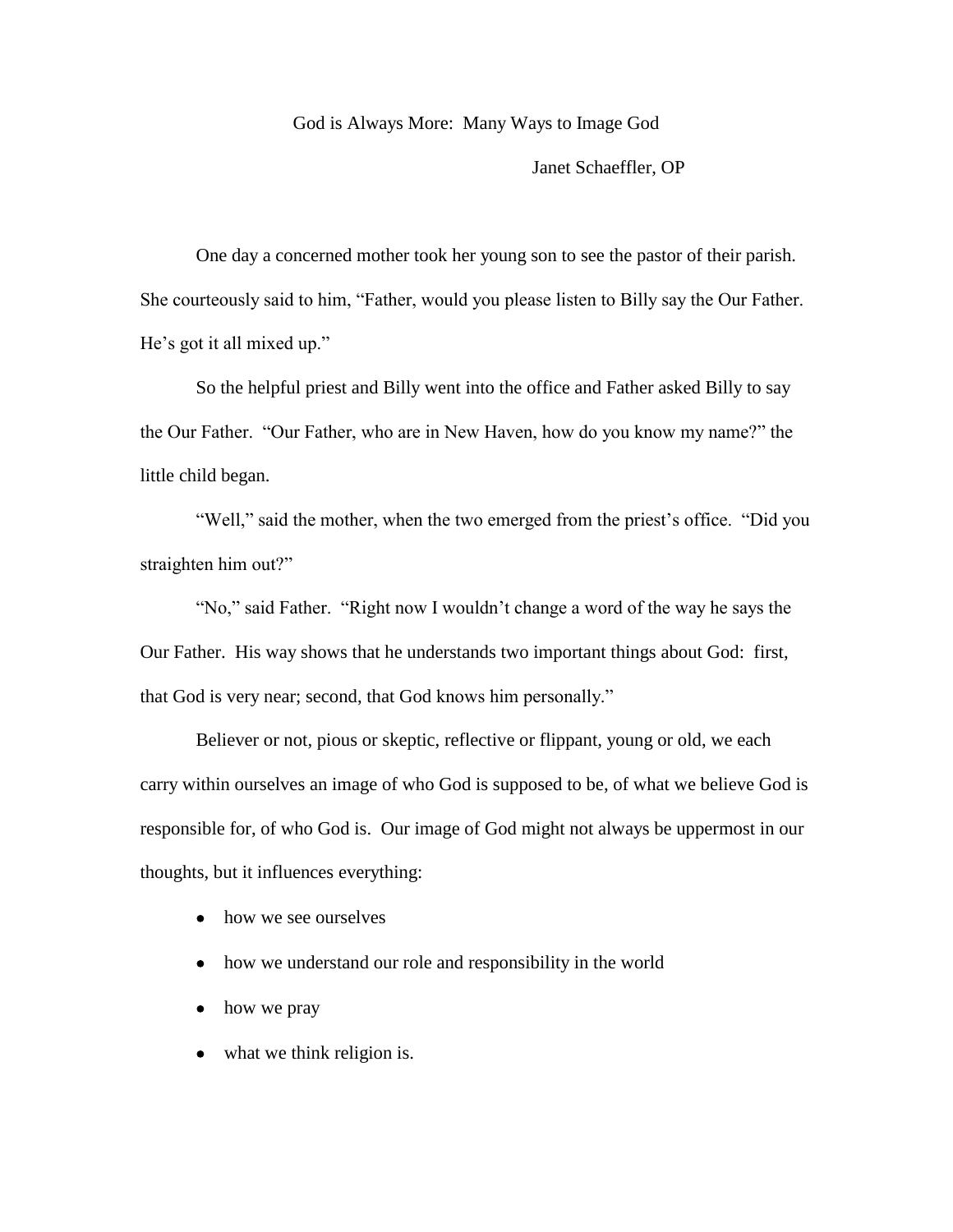Our ideas about and images of God are formed by many factors: our family, our prayer and worship experiences and participation in community life, the way we're taught, the things we hear others say to and about God, the limitation of language, etc.

As catechists, we are keenly aware that everything teaches. As catechists, we know that we have a wonderful and challenging responsibility in helping children and youth shape and deepen their image of God into an image that is wholesome, healthy, and whole … one that calls forth and solidifies an intimate love relationship.

## Images of God which we don't want to teach

Perhaps a first step in helping others shape their image of God is for us, as catechists, to be aware of some of the images of God that are prevalent in society that can be warped or destructive of the image of God that is given to us by Jesus through Scripture. Do the following images of God reflect

- the Father in the Parable of the Forgiving Father (although we like to call it the Parable of the Prodigal Son)?
- abba daddy (in a culture where Jews were forbidden to even say the name of God)?
- a God who wants only good things?
- a God who loves not as a reward for good behavior but simply because God wants to?
- a God who is ready to forgive even before forgiveness is asked for?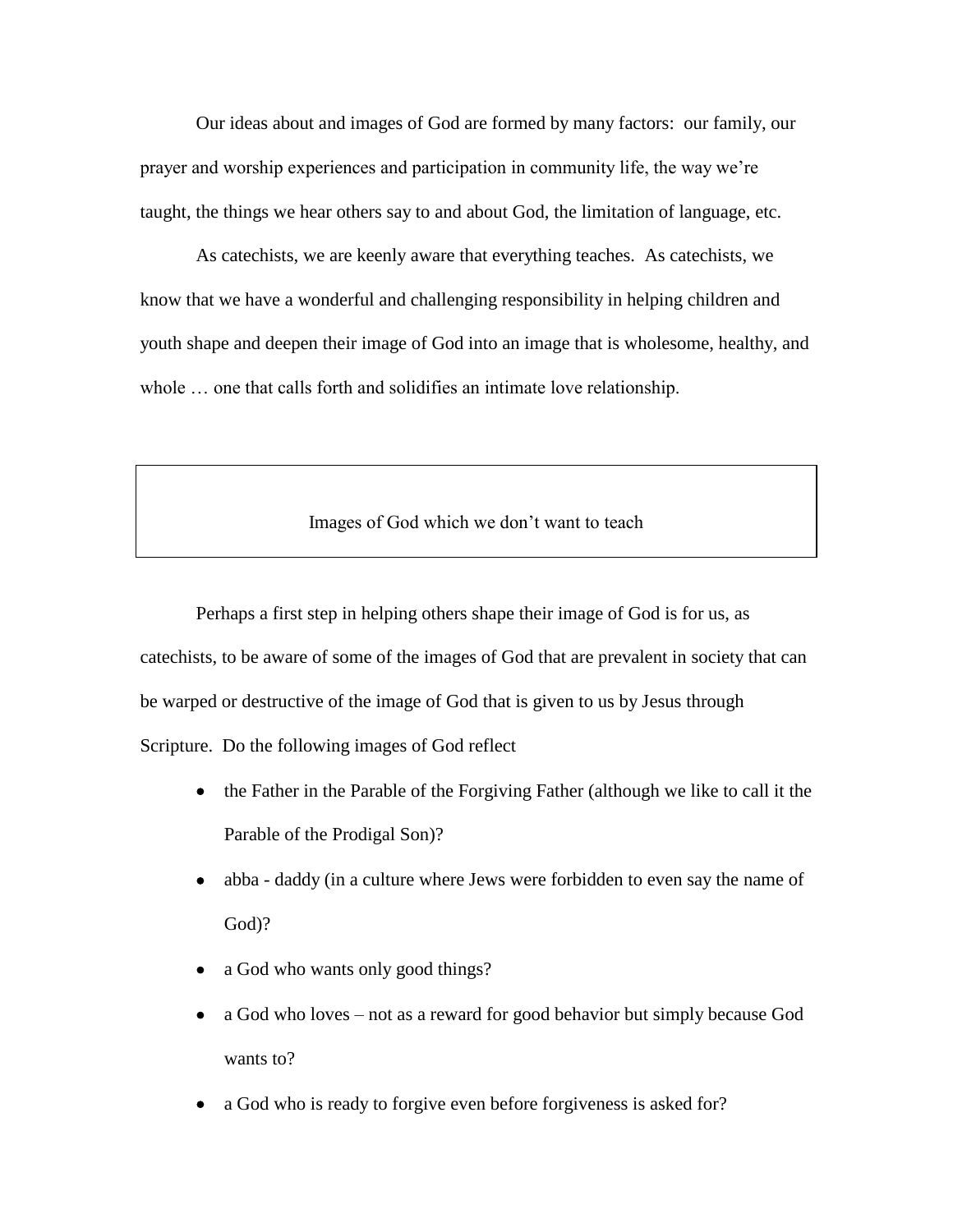*A GOD WHO TESTS* … This image of God can be traced back to some of the most ancient interpretations of biblical accounts, such as Abraham and Isaac. Yet, lovers do not test one another. If they begin to test each other, it is an indication that all is not secure in their relationship. We have always known that we shouldn't tempt God. The inverse is also true. A loving God would not tease, test, or tempt us.

*GOD THE DISCIPLINARIAN* (or Law-maker or Police or Legal God) … This God

keeps an accounting of what we do. In many ways, this image of God can keep God at a distance from us. As we sometimes view police in our lives, this God will leave us alone as long as we obey the "thou-shall-nots."

*GOD THE BUSINESS PERSON* … This God provides salvation in return for

specified services (going to Mass, dropping something in the collection basket, caring for the less fortunate, etc.). This image can say to people, "If I do these good things, God will love me." This really misses the mark. God loves us - period. There are no qualifications. The reality is that when we experience unconditional love, our only response is that we want to be good, to do the good things (but not because we have a business pact with God).

*GOD OF PRIZE AND PUNISHMENT* … This God is one that many people have grown up with. The motive for loving God is to gain the heavenly prize and avoid the punishment of hell. From the viewpoint of love – God's unconditional love – love is beyond reward and punishment. Love is beyond reward because a person loves for the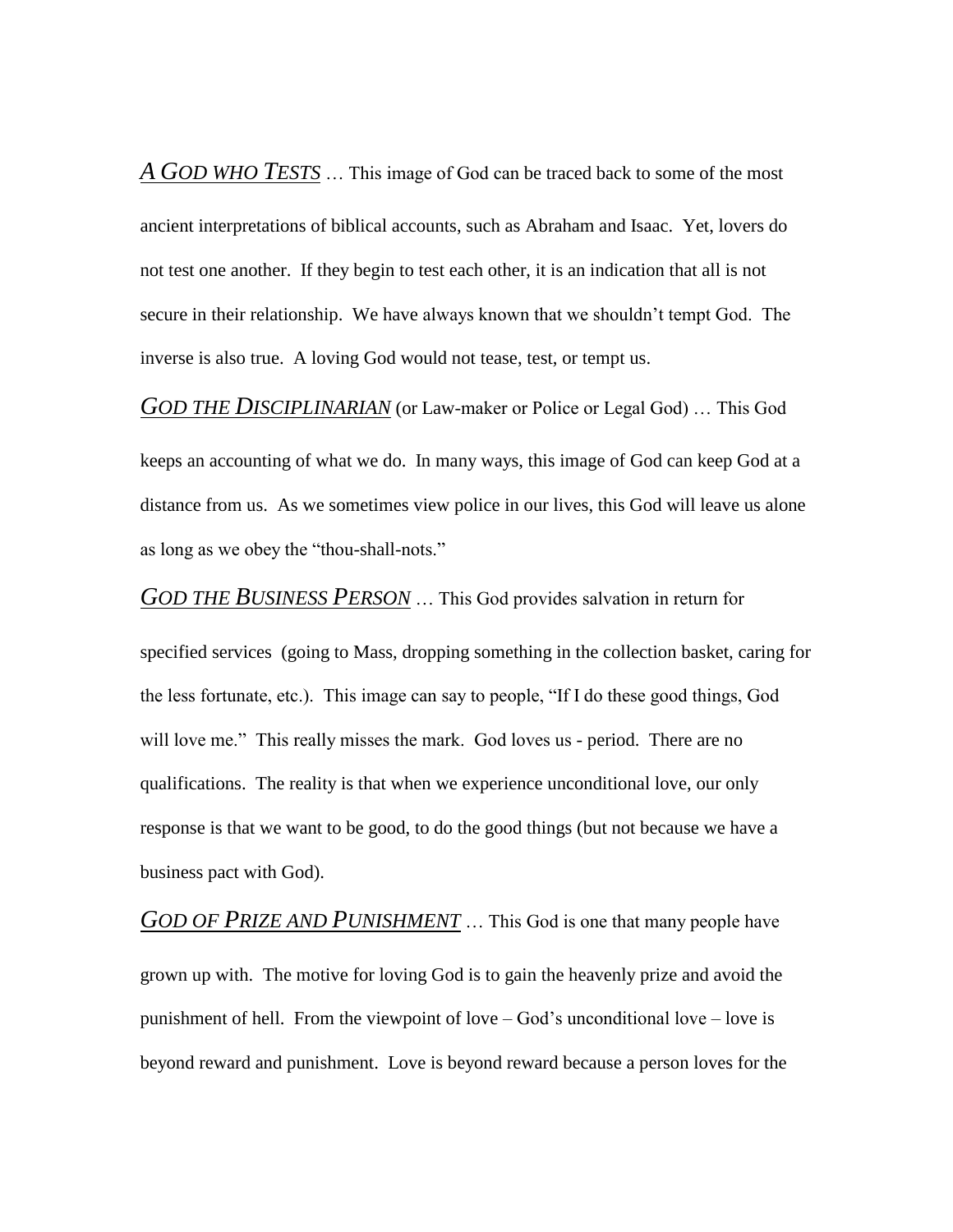sake of the other, not for the sake of a prize. Love is beyond punishment because the fear (of punishment) all but renders love impossible.

# *GOD THE ASTUTE SAVINGS AND LOAN OFFICER* … This God is related to the

God of Prize and Punishment. This God – too prevalent in our culture – approves personal or national wealth. Have you ever heard: "We must be doing what God wants; look at our affluence (or "success" or "power" "or influence")."

Perhaps you haven't heard it in words, but do people's actions at times "say" that?

*GOD THE CEO OR STRATEGIST* … This vision is of a God who is making

"inside" arrangements for us, not for them. "God is on our side." We can laugh about it when we wonder whose side God is on, which prayers God is listening to, when Notre Dame plays Georgetown, but it often happens in other - more serious - areas of our lives as one community. Do we convey the idea that God is "on our side" when we draw lines between groups of people and presume/act as though our way is, of course, the correct way?

In *The War Prayer,* Mark Twain says:

"If you would beseech a blessing upon yourself, beware! lest without intent you invoke a curse upon a neighbor at the same time. If you pray for the blessing of rain upon your crop which needs it, by that act you are possibly praying for a curse upon some neighbor's crop which may not need rain and can be injured by it."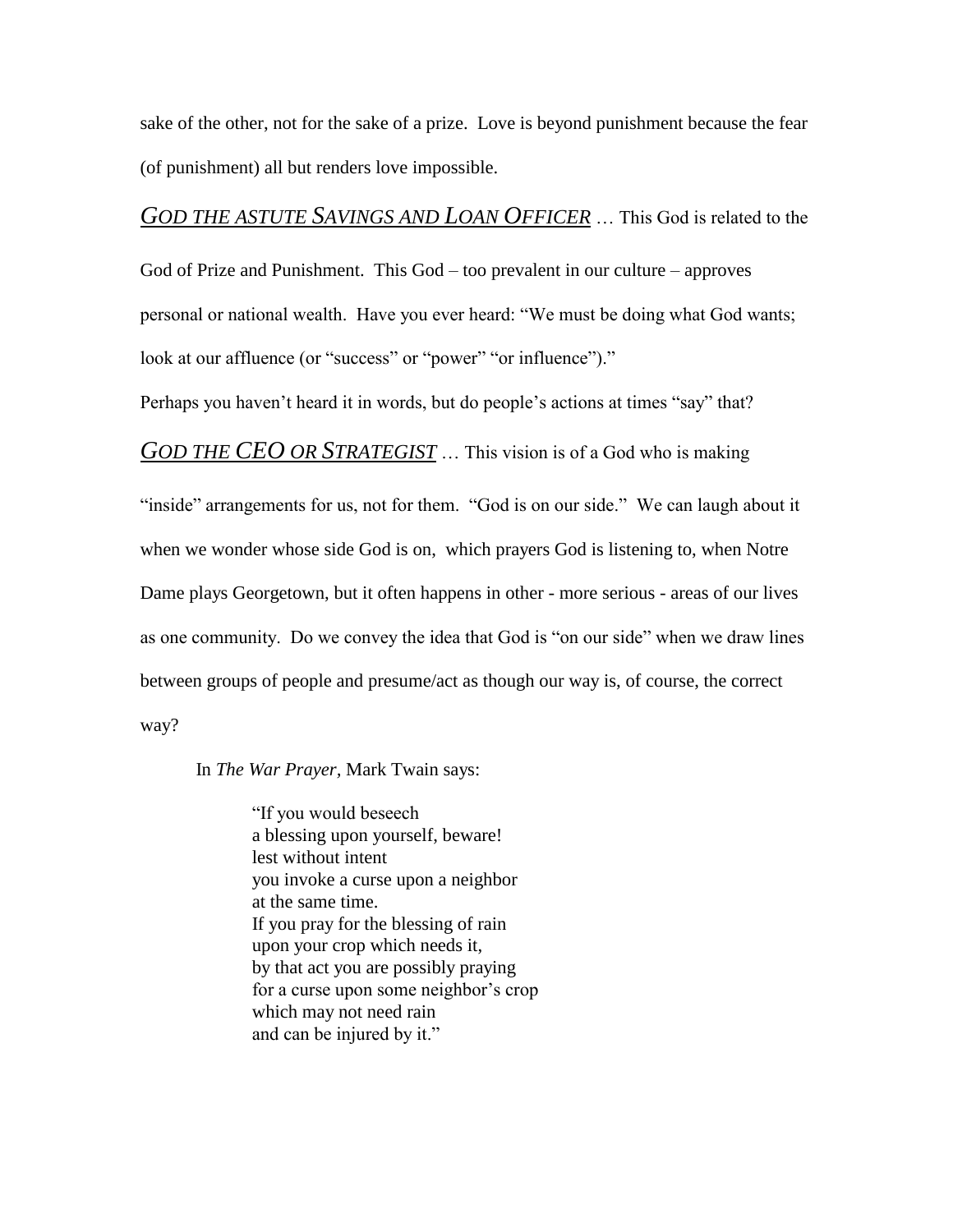That is still a minor example of a God who we want to take sides compared to the challenging image Mark Twain gives us in the remainder of his poem. (It is a must read for anyone serious about growing in faith and passing that faith on to others. *The War Prayer* by Mark Twain. Harper and Row, 1970)

*GOD THE TORTURER* … No one would really attribute this title to God, but do we do it by the things we say, the things we believe? In struggling to find a meaning for suffering, we surmise that God must somehow be involved and is ultimately responsible for deformed babies, the death of young parents, car and airplane crashes, storms and earthquakes, etc. We try to console one another by saying, "It's the will of God." (I've always found it interesting that when things go wrong we give God the credit: It's an act of God." But in the good things that happen, humans give themselves all the credit: the majesty of a Beethoven symphony, medical advances, space exploration, etc.)

But a loving God wouldn't cause suffering. There are other reasons/causes for suffering: We live in a world of inflexible natural laws. We – and the world – are imperfect, on the road to perfection. The gift of free choice means that wrong choices can cause much suffering. The Psalmist (in Psalm 121) never says that his pain/his tragedy comes from God; but that his help comes from the Lord.

*THE GOD WHOSE COMING WE CONTROL* … It is true that God will never force a relationship with us. God wants to be invited into all the parts of our lives. But, do we give a false notion of God when our prayers say: "God, please come and be with us?" God is with us; God is never far away from us. Our prayer needs to ask God's help to make us more aware / more alive to the presence of God everywhere.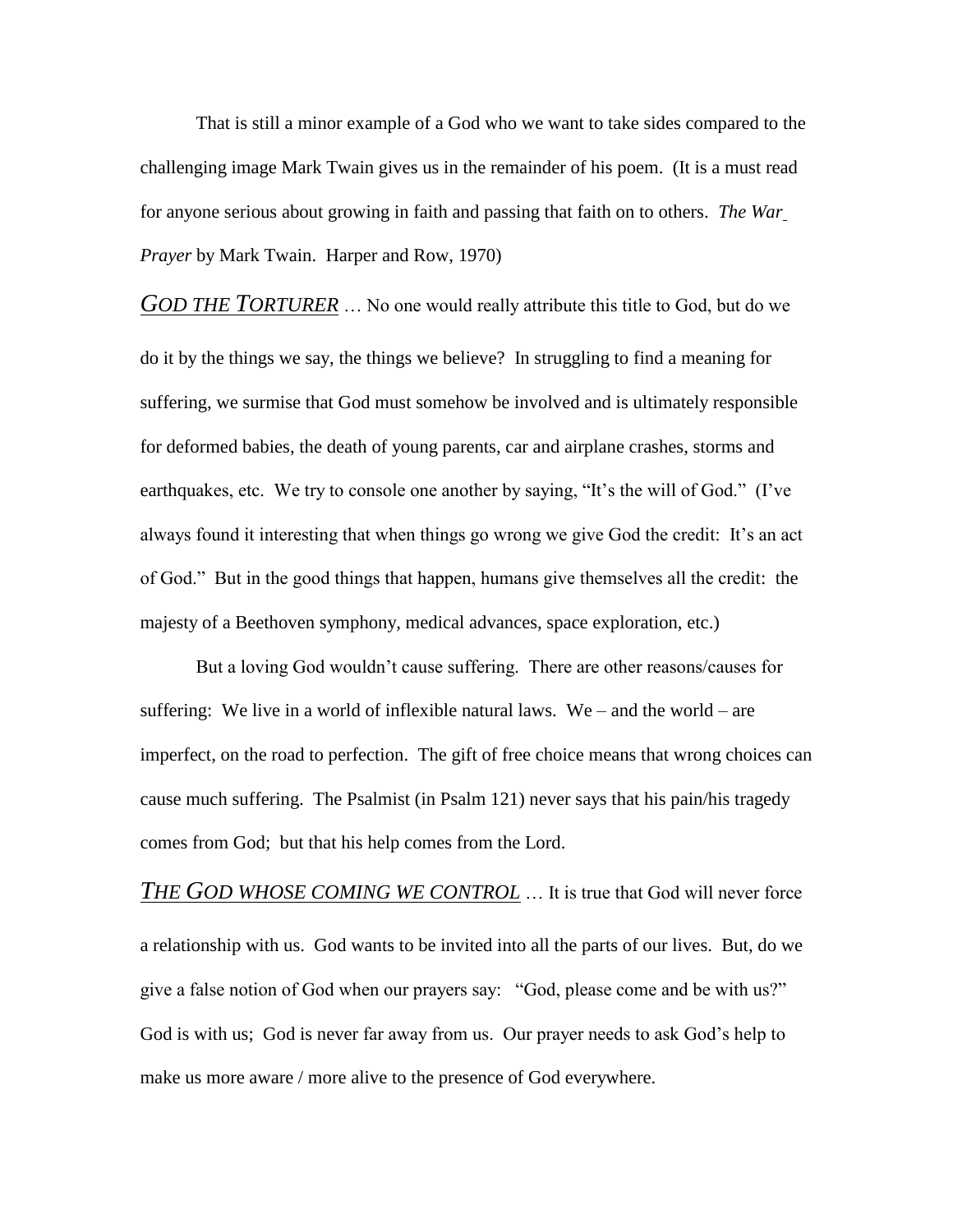This notion of telling God what to do also often comes through in our prayers of intercession. Many of our General Intercessions often sound like we're giving God good advice on how to run the world, rather than asking for God's strength and courage so that we can and will make a difference in the world.

*GOD IN HEAVEN* … God is certainly in heaven, but if that is what our concentration is always about, we can make God very unapproachable. God is transcendent, all-knowing and all powerful, but God is also imminent, always close at hand. If our focus is always on God in heaven, angels and saints become a go-between in our relationship with God. Although the saints and angels have an important place with us in the Communion of Saints and the interconnection of all creation, our relationship with God needs to be very personal, one in which we are very comfortable without needing go-betweens.

Images of God that we are called to share

Several years ago octuplets were born to a Christian Nigerian couple in Houston Texas. They blessed their children with names which mean: God is great! God is beautiful! God thinks of me! God knows my way! God has my life! God is my strength!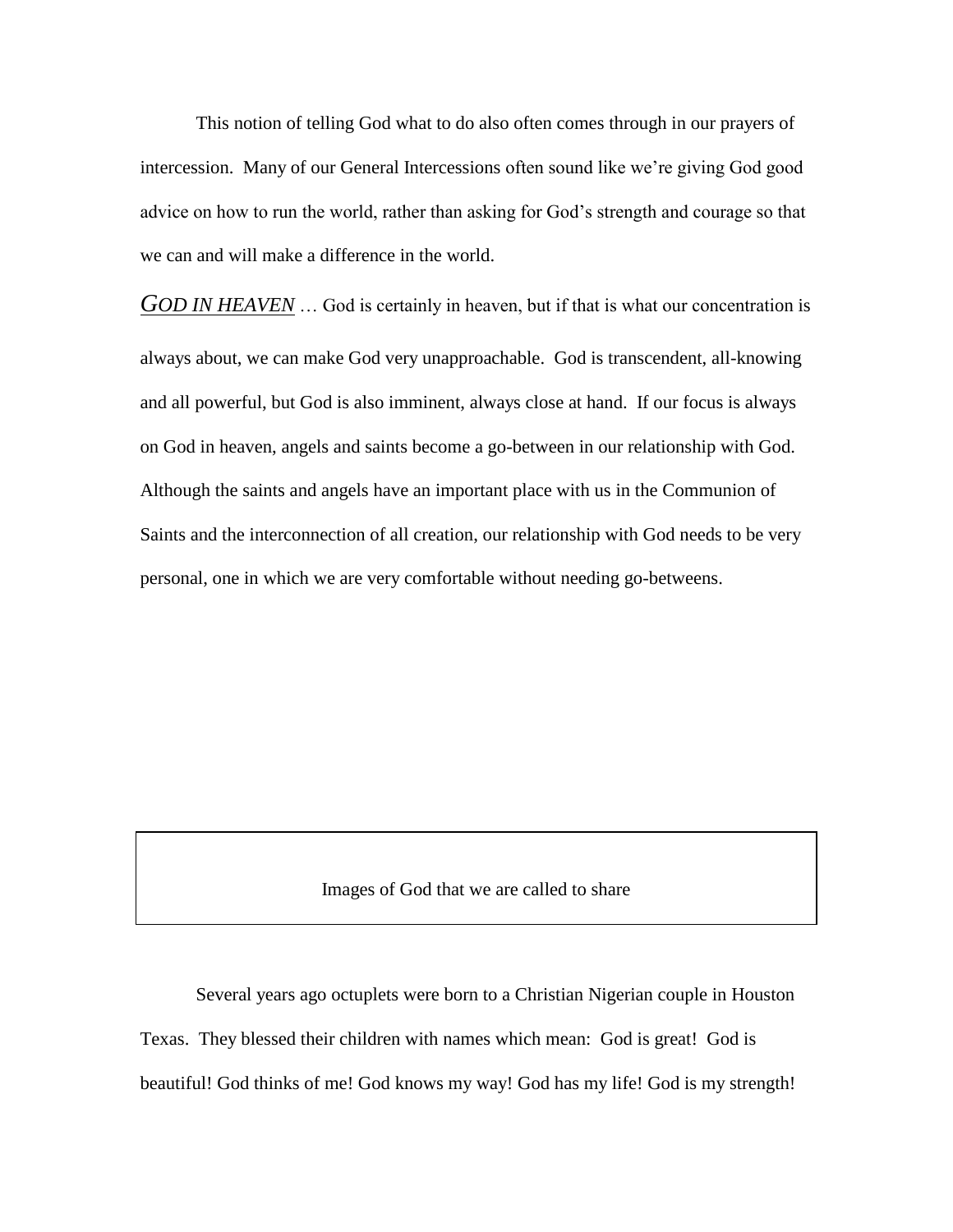God is my leader! and God is merciful! Wonderful images of God … among those that we most certainly want to teach!

Images of God surround us everywhere (if we but look for them); the first place we go to as Christians, of course, is Scripture. Scripture abounds with multiple images of God. Use many of them; acquaint children/youth with various ones – because we will never fully capture the mystery, awe and wonder of God … even if we use every image that humanity has ever thought of.

Some of Scripture's images of God are:

- Images taken from personal relationships: father, mother, husband, female beloved, companion, bridegroom, friend, suffering servant, protector
- Images taken from political life: advocate, liberator, king, warrior, judge
- Images in a wide array of human crafts and professions: good shepherd, dairymaid, farmer, laundress, construction worker, potter, sower of good seed, fisherman, midwife, merchant, physician, bakerwoman, teacher, writer, artist, nurse, metal worker, homemaker, woman giving birth, woman nursing her young, mother dedicated to child care
- Images from the animal kingdom: roaring lion, hovering mother bird, angry mother bear, protective mother hen
- Images from cosmic reality: light, cloud, rock, fire, wind, living water, refreshing water, life itself

As you introduce your children and young people to these myriad images, help them to see and experience a God who:

• is like a loving parent who regards each of us as beloved children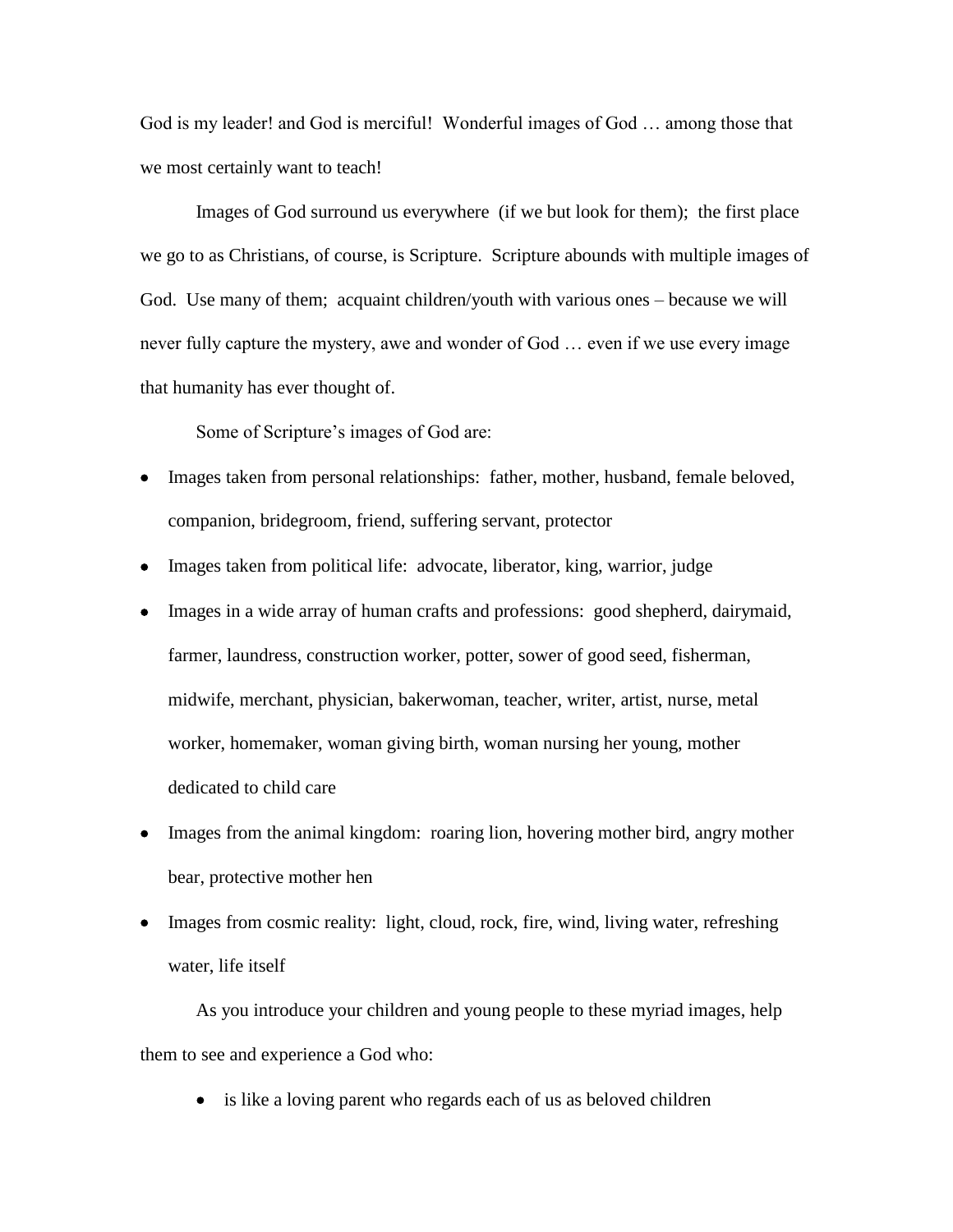- is always near, always eager to be with us
- is personally concerned about what is going on in our lives
- is eager for us to be happy and to experience the fullness of life
- is infinitely patient with our shortcomings
- is infinitely merciful, always ready and eager to forgive
- is faithful and will never go back on the promises made to us
- is all powerful, the Creator of all things
- is eager to communicate with us, enlighten us, guide us, and share God's wisdom with us as we journey through life.

Things that Catechists Can do to help children deepen their image of God

1. Always mention God. That might seem as though it goes without saying, but when lessons focus on the Church, justice and peace, etc., do we connect them to God? We know that we're talking about that particular theme because of God and God's call to us. But don't take it for granted in catechetical sessions with our young people.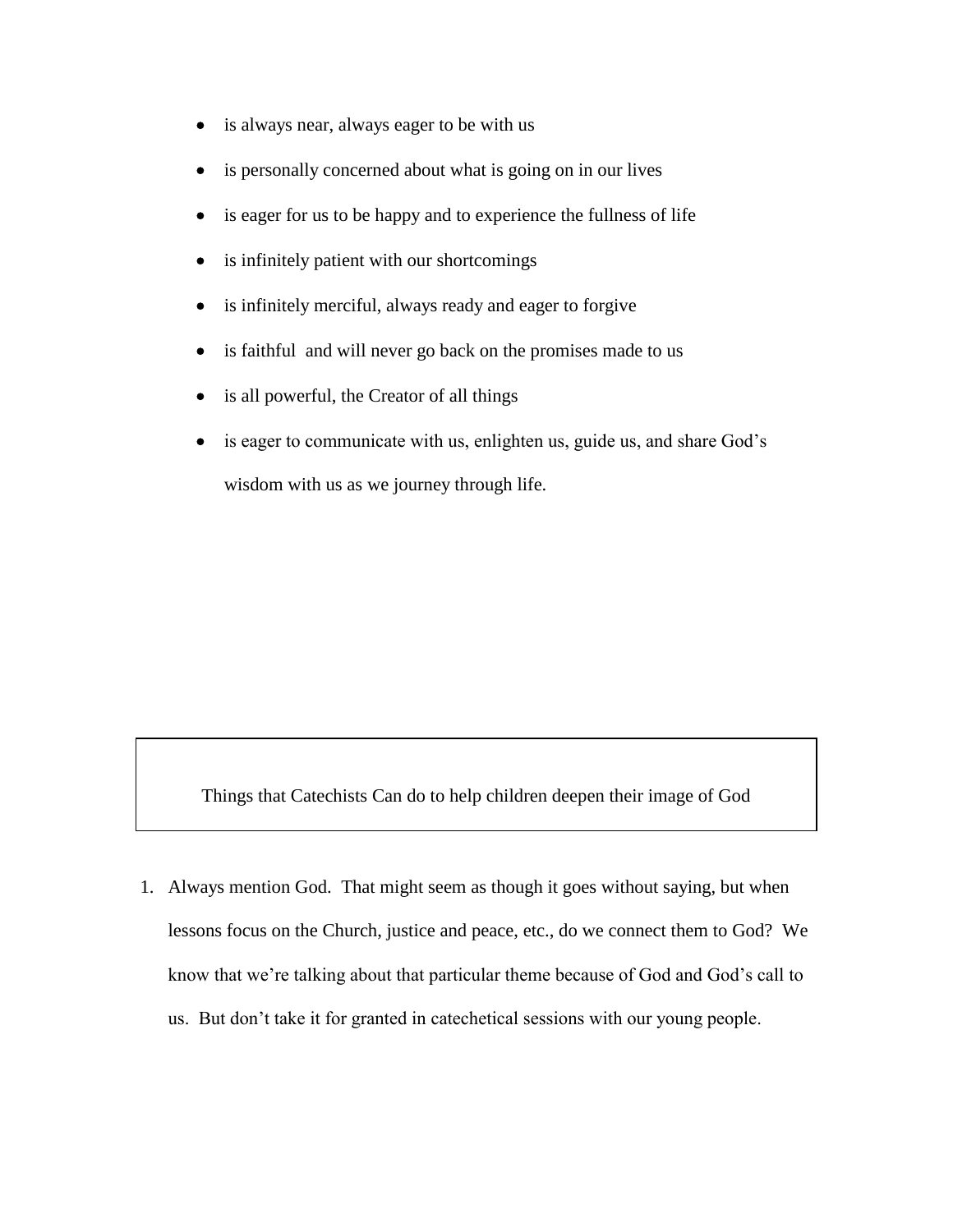- 2. Don't talk about God from memory. Talk about God from your present day experience. Be willing to share your faith with those to whom you are ministering. Talk about your experiences of God, your beliefs in a God who loves unconditionally.
- 3. As mentioned above, help children to become familiar with the various images of God in Scripture. Encourage them to search some of these Scripture passages and describe the image of God that is presented: Psalms 104:5-8, Isaiah 64:7, Psalms 24:10, 1 Samuel 16:7, Isaiah 66:13, Ezekiel 34:16, Psalms 23:5, Psalms 36:7, Hosea 11:1-4, Isaiah 6:3, Isaiah 49:15-16, Genesis 33:22-32, 1 Kings 19:1-12, Isaiah 49:13- 16, Mark 1:9-11, Luke 9:2-8, Luke 15:1-24, Acts 2:1-4, Jeremiah 31:10, John 10:1- 21, Hebrews 13:20, Matthew 23:37-39, Matthew 7:7-11, Matthew 18:10-14, Psalms 22:9-10, Deuteronomy 32:11-13.
- 4. Help children to explore other images of God from history and from other cultures: IMAGES OF GOD THAT WERE PREVALENT IN CATHOLIC HISTORY DURING THE FIRST FOUR CENTURIES:

Creator, Father (of mercy, of the whole world, in heaven), Living God, Friend of the World, Mighty One, Searcher of Hearts, the One who knows the thoughts of all, Lord of Consolations, Height of the World, Eye of the World, Life of the World, Beloved, the One who dwells in hidden places, the One who understands, the One who spoke and the world was, Justice of the World, Home of the World, Rock of the World, the Holy One, the One who hears, Peace of the World, Strong One, Merciful One.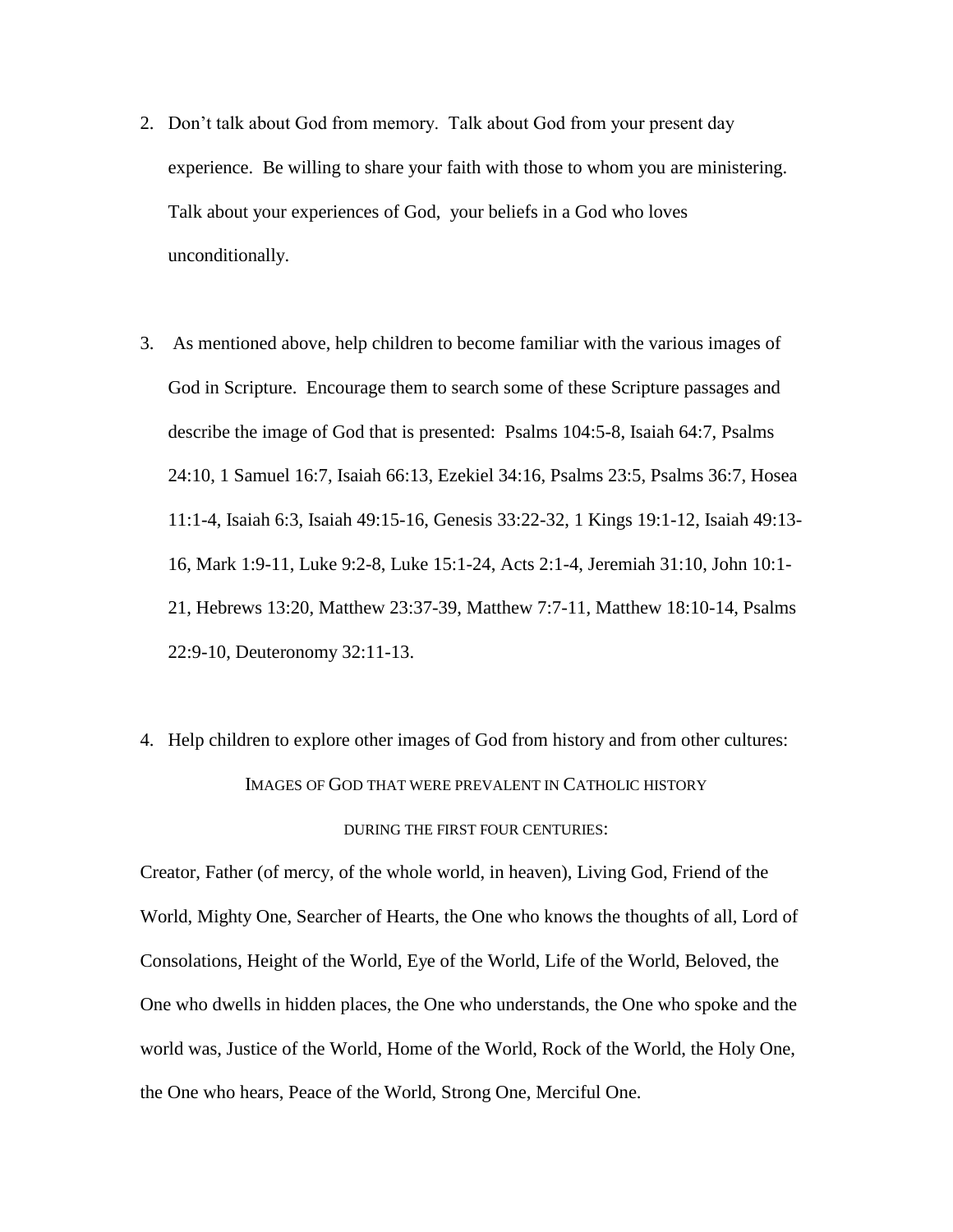### IMAGES FROM THE ISLAMIC TRADITION

This tradition has a litany of 99 names for God. They believe that the  $100<sup>th</sup>$  name is never spoken.

#### IMAGES FROM THE AFRICAN TRADITION

- Most frequently used: Creator, Great Mother, Supreme, Fashioner, Designer, Distributor, Carver, Molder, Hewer, Excavator, Architect of the World
- Ultimate Mystery: Alone the Great One, the Powerful One, Wise One, Shining One, the One who sees all, the One who is everywhere
- Friend: Greatest of friends, the One you confide your troubles to, the One who can turn everything upside down, the One there from ancient times, the One who began the forest, the One who gives to all, the Rain-giver
- Highest of the Highest and the Unknown: Queen of Heaven whose glory shines in mist and rainbow, the Great Spider, Great Spirit, Great One of the Sky, Protector of the Poor, Guardian of Orphans, the Chief, the Fire, the Almighty, Watcher of everything, Owner of everything, Savior of all
- The One who … who loves, who gives birth to the people, who rules, who makes children, who embraces all, who does not die, who has not let us down yet, who bears the world, who has seen many moons, who thunders from far-off times, who carries everyone on her back, who is heard in all the world, who blesses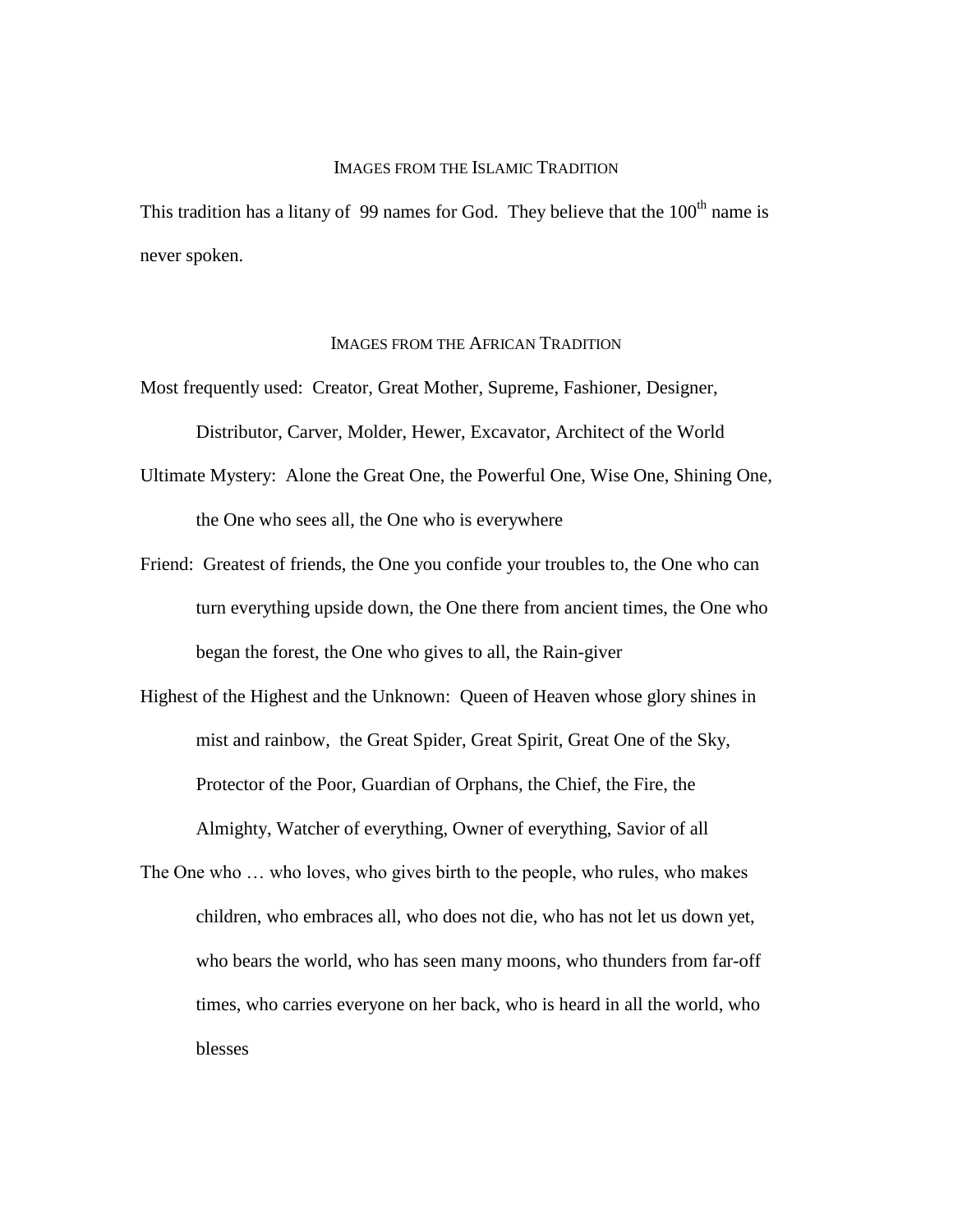- 5. Invite children to interview three people. Ask the question: what is your favorite name for God? Why?
- 6. Invite the children/youth to use their imaginations to image God:
	- a. Write similes: God is like the sunshine because \_\_\_\_\_\_\_\_; God is like

scotch tape because  $\qquad$ ; etc.

b. God is (a color) \_\_\_\_\_\_\_\_\_\_\_\_\_\_\_

God is (a season)

God is (an animal) \_\_\_\_\_\_\_\_\_\_\_\_\_\_\_\_\_\_\_

God is (a tree)  $\frac{1}{\sqrt{1-\frac{1}{2}}\sqrt{1-\frac{1}{2}}\sqrt{1-\frac{1}{2}}\sqrt{1-\frac{1}{2}}\sqrt{1-\frac{1}{2}}$ 

God is (a sound) \_\_\_\_\_\_\_\_\_\_\_\_\_\_\_\_\_\_\_\_

- c. What adjectives describe God for you?
- d. What verbs do you think of when you think of God?
- 7. Invite children/youth to work together to complete the following in as many ways as possible: We believe in God who \_\_\_\_\_\_\_\_\_\_\_\_\_\_\_\_\_\_\_. This can be used periodically during prayer because each time might surface different responses.
- 8. Encourage them to dream of new titles for God, such as: the God of Surprises, Grandfather/Grandmother God, God the Artist, Life-giver, Pain-breaker, etc.
- 9. Expose children/youth to many different people's feelings about God, such as Julian of Norwich's definitions of what God is for us: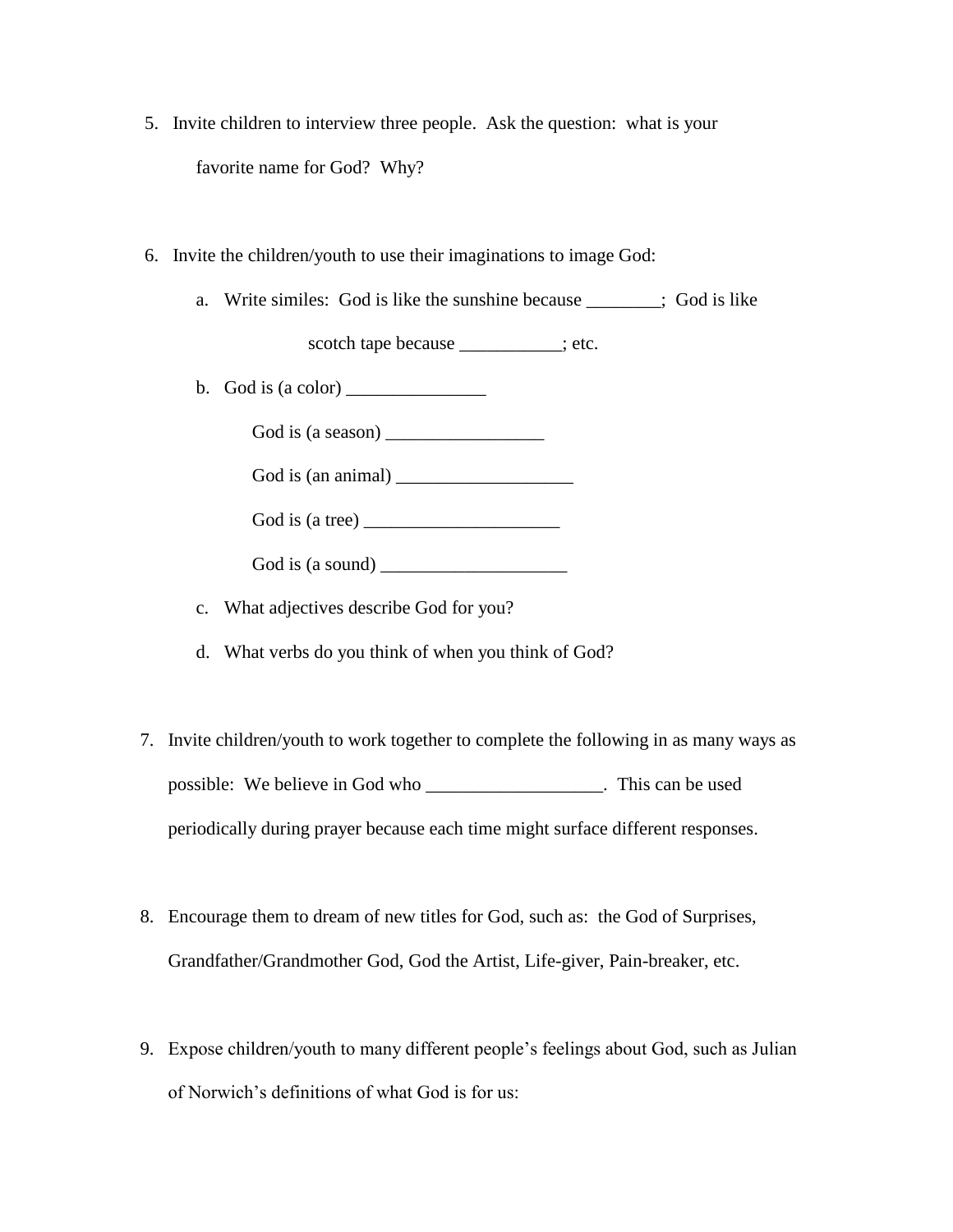"And God said: "This I am…. I am the capability and goodness found in fatherhood, I am the sensitivity and wisdom of motherhood, I am the light and grace that is all loving and right, I am in All, I am the One in everyone. I am what makes you want to love others, I am what you will serve, I am what the pure heart desires, I am what your highest self intends. I am your father, your mother, your sister, your brother; learn of my joy, live in my love, for that is what I am."

- 10. Frequently invite them to reflect on their lives: Where did you find God this week? When did you hear God this week?
- 11. There are marvelous children's books which explore names and images of God:
	- *God is like a Mother Hen and Much, Much More* by Carolyn Stahl Bohler (Louisville, Kentucky: Presbyterian Publishing Corporation, 1996)
	- *Old Turtle* by Douglas Wood (Duluth, MN: Pfeifer-Hamilton Publishers, 1992)
	- *Does God Know How to Tie Shoes?* By Nancy White Carolstrom (Grand Rapids, MI: W. E. Eerdmans Publishing Company, 1993)
	- *Emma and Mommy Talk to God* by Marianne Williamson (HarperCollins, 1996)
	- *In God's Name* by Sandy Eisenberg Sasso (Woodstock, Vermont: Jewish Lights Publishing, 1994)
	- *God's Paintbrush* by Sandy Eiserberg Sasso (Woodstock, Vermont: Jewish Lights Publishing, 1993)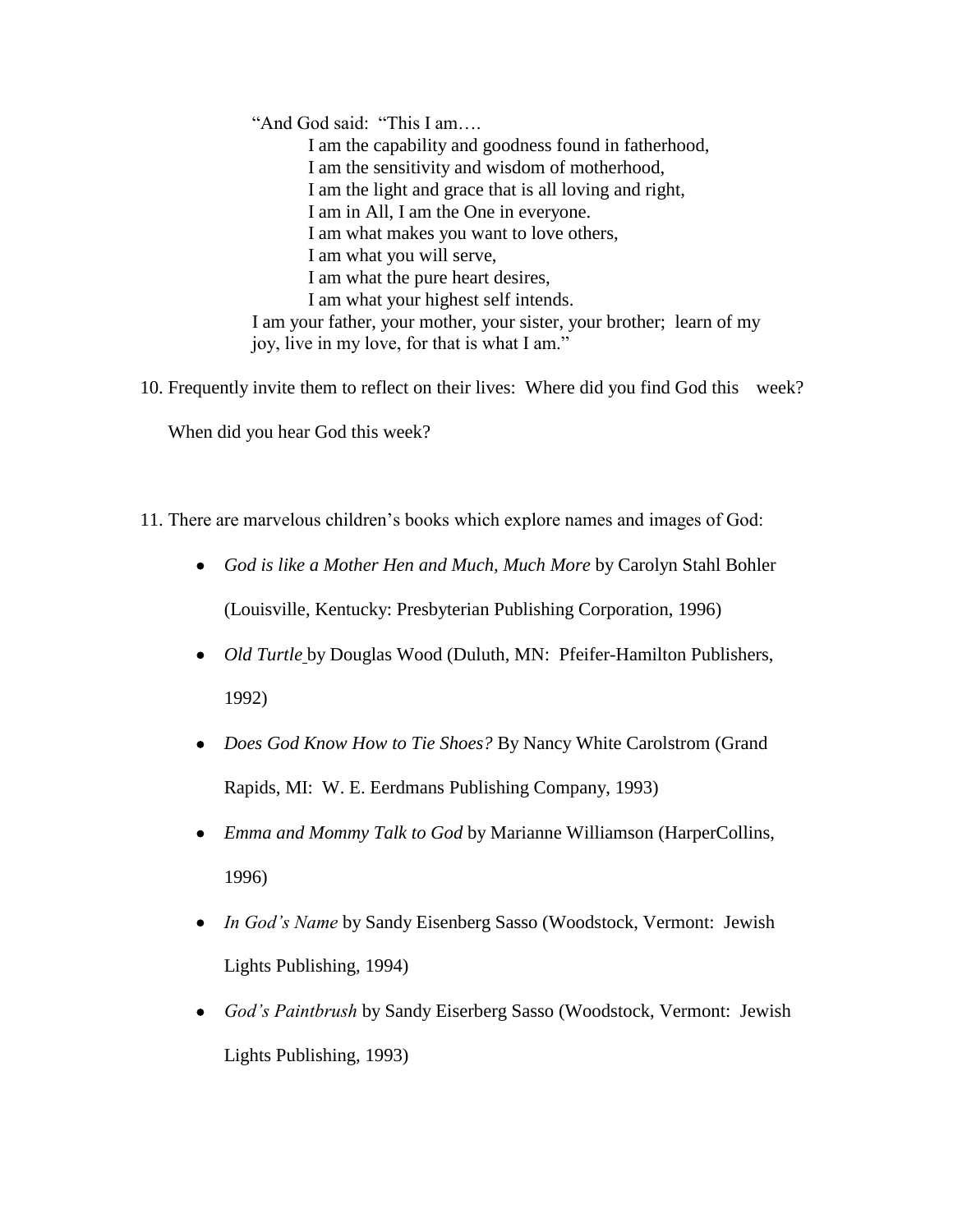- *The Soft Secret Word* by Jane Aylott (Saccusunna, New Jersey: Winged Peoples Press, 1993)
- *Thinking about God* by Susan McCaslin (Twenty-Third Publications, 1994)
- 12. Explore with the children/youth who they are because of who God is. An anonymous

poem says:

If He be Father Then I be son or daughter

If She be creator Then I be Her work of art

If God be love Then I be-loved.

- 13. Explore various prayers with children. What does this pray-er (the person who is praying) believe about God?
- 14. Explore some of the wonderful liturgical music we have today. What is the image of God in each of these hymns? An ideal one to use is "You are the Presence" by David Haas (G.I.A. Publications, 1987).
- 15. Divide your groups into nine smaller groups. Give each group two Biblical passages:
	- a) Matthew 18:12-14 and 2 Samuel 7:8-10
	- b) Hosea 11:1-4 and Amos 2:6
	- c) Luke 12:32 and Psalm 46:1-2
	- d) Deuteronomy 32:18 and John 15:9-10